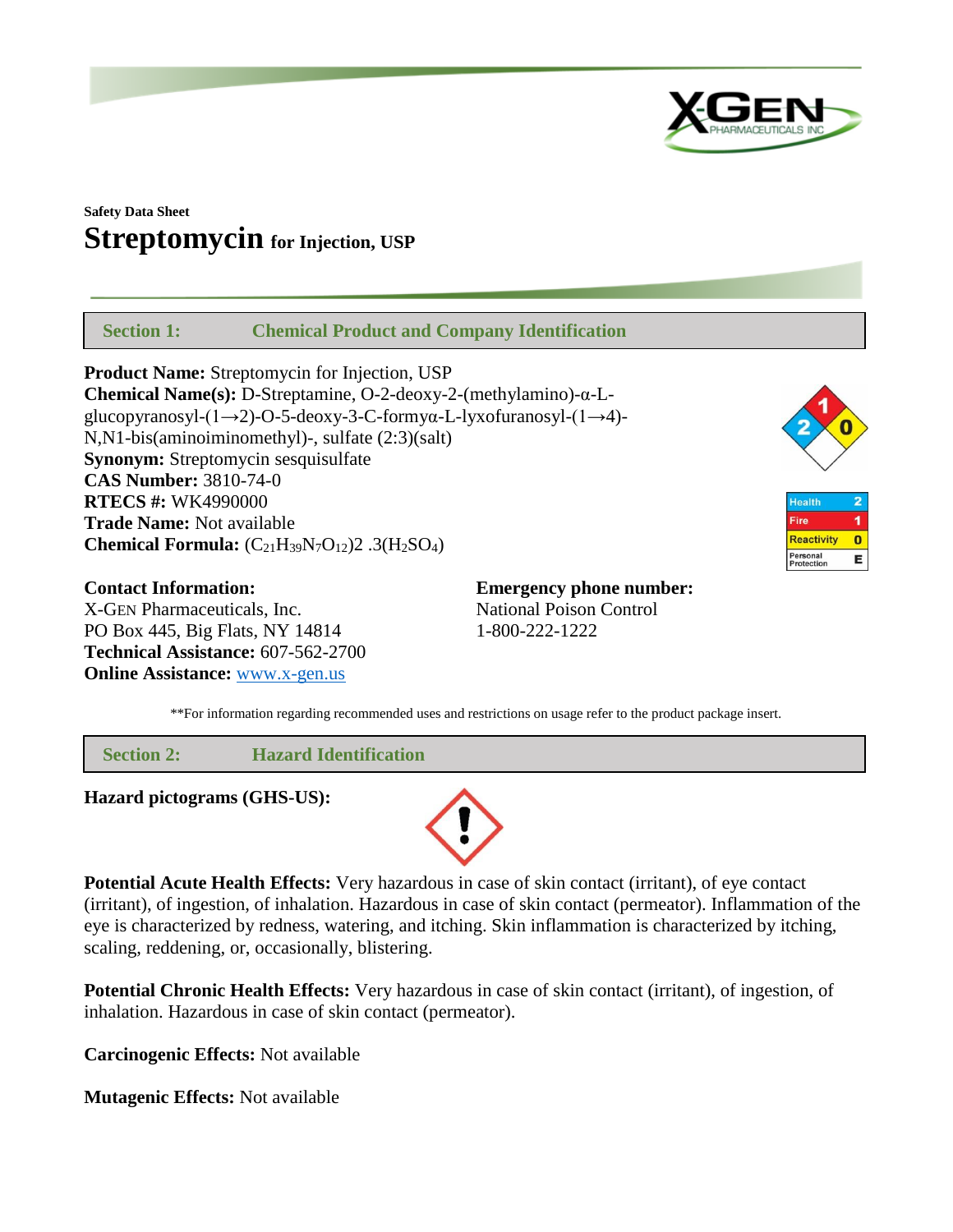# **Teratogenic Effects:** Not available

**Developmental Toxicity:** The substance is toxic to the nervous system and the reproductive system. Repeated or prolonged exposure to the substance can produce target organ damage.

**Adverse effects:** May cause diarrhea, nausea, abdominal pain, vertigo, rash, fever, urticaria, angioneurotic edema, and eosinophilia.

| <b>Section 3:</b>                                           | <b>Composition and Information on Ingredients</b> |                   |                    |  |
|-------------------------------------------------------------|---------------------------------------------------|-------------------|--------------------|--|
| <b>Principle Components:</b><br><b>Streptomycin Sulfate</b> | <b>Name</b>                                       | CAS#<br>3810-74-0 | % by Weight<br>100 |  |
| <b>Section 4:</b>                                           | <b>First Aid Measures</b>                         |                   |                    |  |

**General:** Remove from exposure. Remove contaminated clothing. For treatment advice, seek guidance from an occupational health physician or other licensed health-care provider familiar with workplace chemical exposure. If person is not breathing give artificial respiration. If breathing is difficult give oxygen. Persons developing serious hypersensitivity (anaphylactic) reactions must receive immediate medical attention. Obtain medical attention.

**Inhalation:** Allow the victim to rest in a well ventilated area. Seek medical attention immediately.

**Skin contact:** After contact with skin, wash immediately with plenty of water. Gently and thoroughly wash the contaminated skin with running water and non-abrasive soap. Cover the irritated skin with an emollient. If irritation persists, seek medical attention. Wash contaminated clothing before reusing. **Serious skin contact:** Wash with disinfectant soap and cover the contaminated skin with an antibacterial cream. Seek medical attention immediately.

**Eye contact:** Check for and remove any contact lenses. Flush eyes with copious amounts of water. Do not use an eye ointment. Seek medical attention immediately.

**Ingestion:** Do not induce vomiting. Examine the lips and mouth to ascertain whether the tissues are damaged, a possible indication that the toxic material was ingested; the absence of such signs, however, is not conclusive. Loosen tight clothing. If the victim is not breathing, perform mouth-to-mouth resuscitation. Seek medical attention immediately.

**Notes to physician:** Seek product package insert for complete information.

**Overdose Treatment:** Treatment is symptomatic and supportive and may include the following: 1) in patients with impaired renal function, use hemodialysis or peritoneal dialysis to remove aminoglycosides from blood. 2) Treat neuromuscular blockade with anticholinesterase agents, calcium salts, or mechanical respiratory assistance.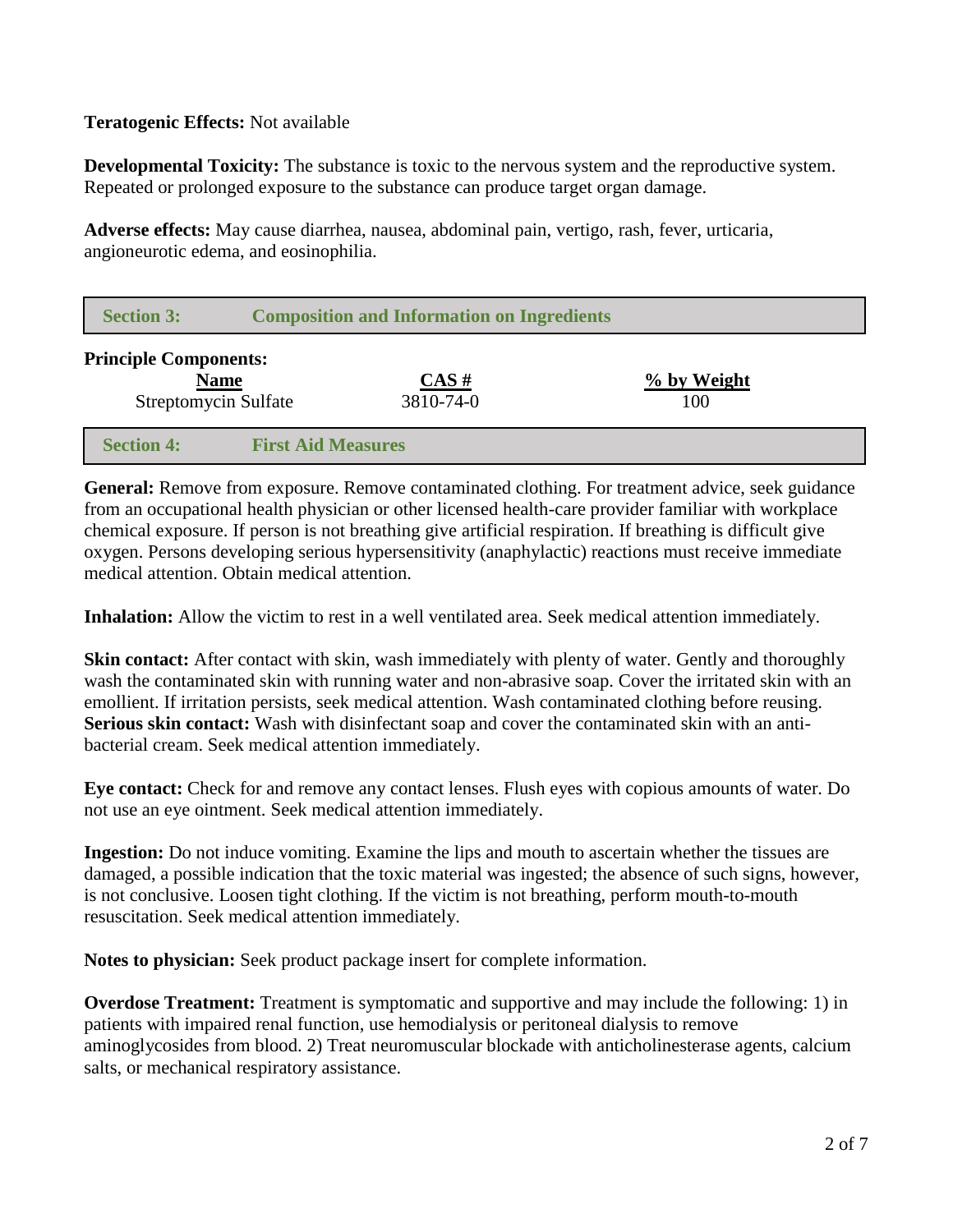## **Section 5: Fire Fighting Measures**

**Flammability of the product:** May be combustible at high temperatures.

**Combustion Products:** These products are: carbon oxides, nitrogen oxides, and sulfur oxides.

**Unusual Fire and Explosion Hazards:** This material is assumed to be combustible. As with all dry powders it is advisable to ground mechanical equipment in contact with dry material to dissipate the potential buildup of static electricity.

**Extinguishing Media and Instruction: Small fire:** use dry chemical powder. **Large fire:** Water spray, fog, carbon dioxide or foam as appropriate for surrounding fire and materials. Do not use water jet.

**Protective equipment & precautions for firefighters:** As with all fires, evacuate personnel to a safe area. Firefighters should wear self-contained breathing apparatus and protective clothing.

**Special remarks on fire hazard:** Not available

#### **Special remarks on explosion hazard:** Not available

 **Section 6: Accidental Release Measures**

#### **Release to land:**

**Small spill:** Use appropriate tools to put the spilled solid in a convenient waste disposal container. Finish cleaning by spreading water on the contaminated surface and dispose of according to local, state, and federal regulations.

**Large spill:** Use a shovel to put the material into a convenient waste disposal container. Sweep up or vacuum with caution to avoid generation of dust during clean-up. Finish cleaning by spreading water on the contaminated surface and clean surface thoroughly to remove residual contamination. Collect in suitable container for disposal. For proper waste disposal, see section 13 of the SDS.

**Release to air:** Not available

**Release to water:** Not available.

**Protective equipment:** Keep unnecessary personnel away. Wear approved respiratory protection, chemically compatible gloves and protective clothing.

 **Section 7: Handling and Storage**

**Handling:** As a general rule, when handling Streptomycin for Injection, USP, avoid all contact and inhalation of dust, mists, and/or vapors associated with the material.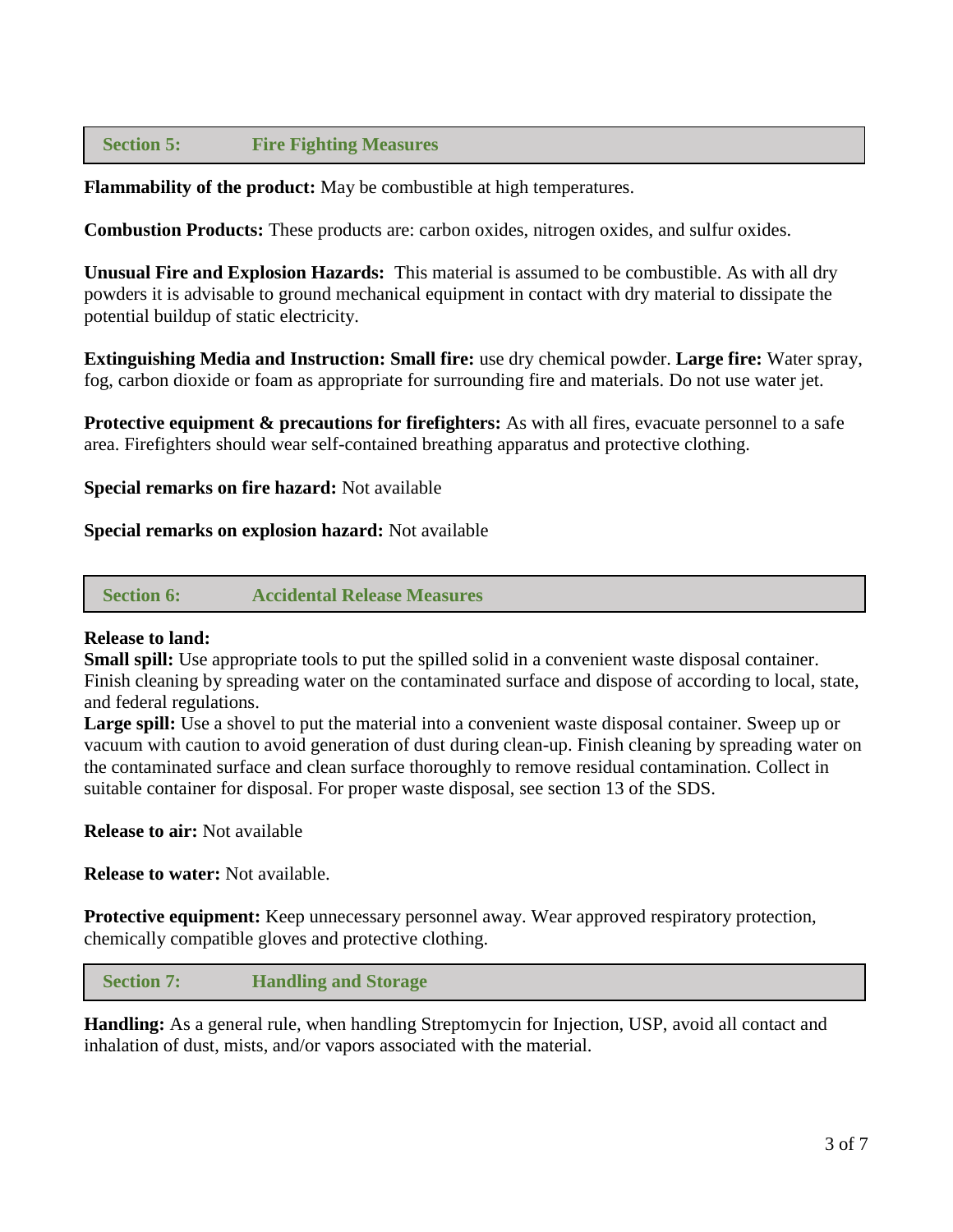Keep away from heat, sources of ignition. Empty containers pose a fire risk, evaporate the residue under a fume hood. Ground all equipment containing material. DO NOT breathe dust. In case of insufficient ventilation wear suitable respiratory equipment. If ingested seek medical advice immediately and show the container or the label. Avoid contact with skin and eyes. Use only in accordance with directions.

**Storage:** Keep container tightly closed. Keep container in a cool, dry, well ventilated place in a lightresistant container (see USP CRT storage conditions). Store at controlled room temperature 20° - 25°C (68° - 77°F). Refer to label instructions to ensure product integrity.

**Incompatibilities:** Extreme heat and strong oxidizing agents.

## **Section 8: Exposure Controls / Personal Protection**

**Engineering controls:** Use process enclosures, local exhaust ventilation, or other engineering controls to for adequate ventilation keep airborne levels below recommended exposure limits. If user operations generate dust, fume or mist, use ventilation to keep exposure to airborne contaminants below the exposure limit. Proper ventilation recommended.

**Personal protection:** Splash goggles. Lab coat. Gloves. Certified/approved dust respirator as necessary. Be sure to use an approved/ certified respirator or equivalent. **In case of large spill:** Splash goggles. Full suit. Dust respirator. Boots. Gloves. A self-contained breathing apparatus should be used to avoid inhalation of the product. Suggested protective clothing might not be sufficient; consult a specialist BEFORE handling this product.

**Respiratory protection:** Under normal use, respirators are not required. If dusts are generated, use a disposable mask (N95). Personnel wearing respirators should be fit tested and approved for respirator use, under OSHA Respiratory Protection Standard 29 CFR 1910.134.

**Exposure limit:** Not available

| <b>Section 9:</b>                          | <b>Physical and Chemical Properties</b>         |  |
|--------------------------------------------|-------------------------------------------------|--|
| <b>Physical appearance:</b> Solid (powder) | <b>Flammability:</b> May be combustible         |  |
| <b>Color:</b> White or practically white   | <b>Upper Flammable Limit: Not available</b>     |  |
| Molecular Weight: 1457.38 g/mole           | <b>Lower Flammable Limit: Not available</b>     |  |
| <b>Taste:</b> Not available                | Vapor Pressure: Not available                   |  |
| <b>Odor:</b> Faint odor                    | Vapor Density: Not available                    |  |
| <b>Odor Threshold:</b> Not available       | <b>Relative density:</b> Not available          |  |
| <b>pH</b> : Not available                  | <b>Partition Coefficient: Not available</b>     |  |
| <b>Melting Point: Decomposes</b>           | <b>Auto-Ignition Temperature:</b> Not available |  |
| <b>Freezing Point: Not available</b>       | <b>Decomposition Temperature:</b> Not available |  |
| <b>Boiling Point: Not available</b>        | <b>Viscosity:</b> Not available                 |  |
| <b>Flash Point: Not available</b>          | <b>Dispersion Properties: Not available</b>     |  |
| <b>Evaporation rate:</b> Not available     | <b>Solubility:</b> Freely soluble in water      |  |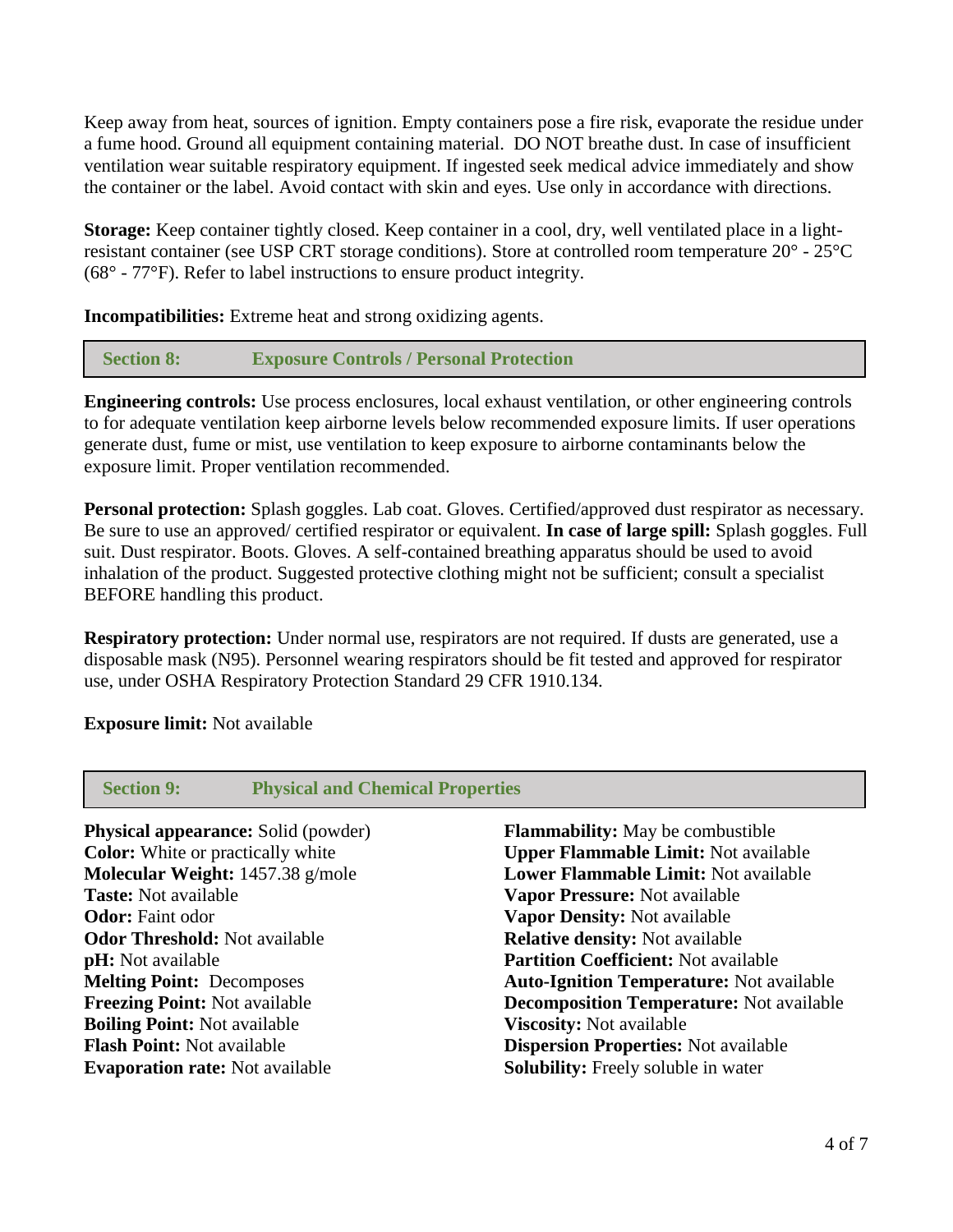## **Section 10: Stability and Reactivity**

**Reactivity:** Stable

**Chemical stability:** Stable

**Possibility of hazardous reaction:** Not available

**Conditions to avoid:** Avoid exposure to light, heat, and moisture.

**Incompatible materials:** acids and alkalis

**Hazardous decomposition products:** When heated to decomposition material emits very toxic fumes of sulfur and nitrogen oxides. Emits toxic fumes under fire conditions.

**Corrosivity:** Non corrosive in presence of glass

**Polymerization:** Not known to occur

 **Section 11: Toxicological Information**

**Routes of exposure:** Dermal contact. Eye contact. Inhalation. Ingestion.

#### **Symptoms:**

**Short term:** Possible eye, skin, gastrointestinal and/or respiratory tract irritation. **Long term:** Possible hyper sensitization, auditory dysfunction, and super infection. The substance is toxic to the nervous system and reproductive system.

**Reproductive toxicity:** Adequate and well-controlled pregnancy studies in humans have not been done. Aminoglycosides may cause nerve damage in the human fetus; streptomycin has been shown to cause total irreversible, bilateral congenital deafness in infants whose mothers received it during pregnancy.

## **FDA Pregnancy Category:** D

**Toxicity to animals: Oral Mouse:** LD50: 430 mg/kg **Oral Rat:** LD50: 430 mg/kg **Oral Hamster:** LD50: 400mg/kg

**Measures of toxicity:** Not available

**Additional reproductive health and toxicity data is available from the National Institute for Occupational Safety and Health (NIOSH) and/or Registry of Toxic Effects of Chemical Substance (RTECS).**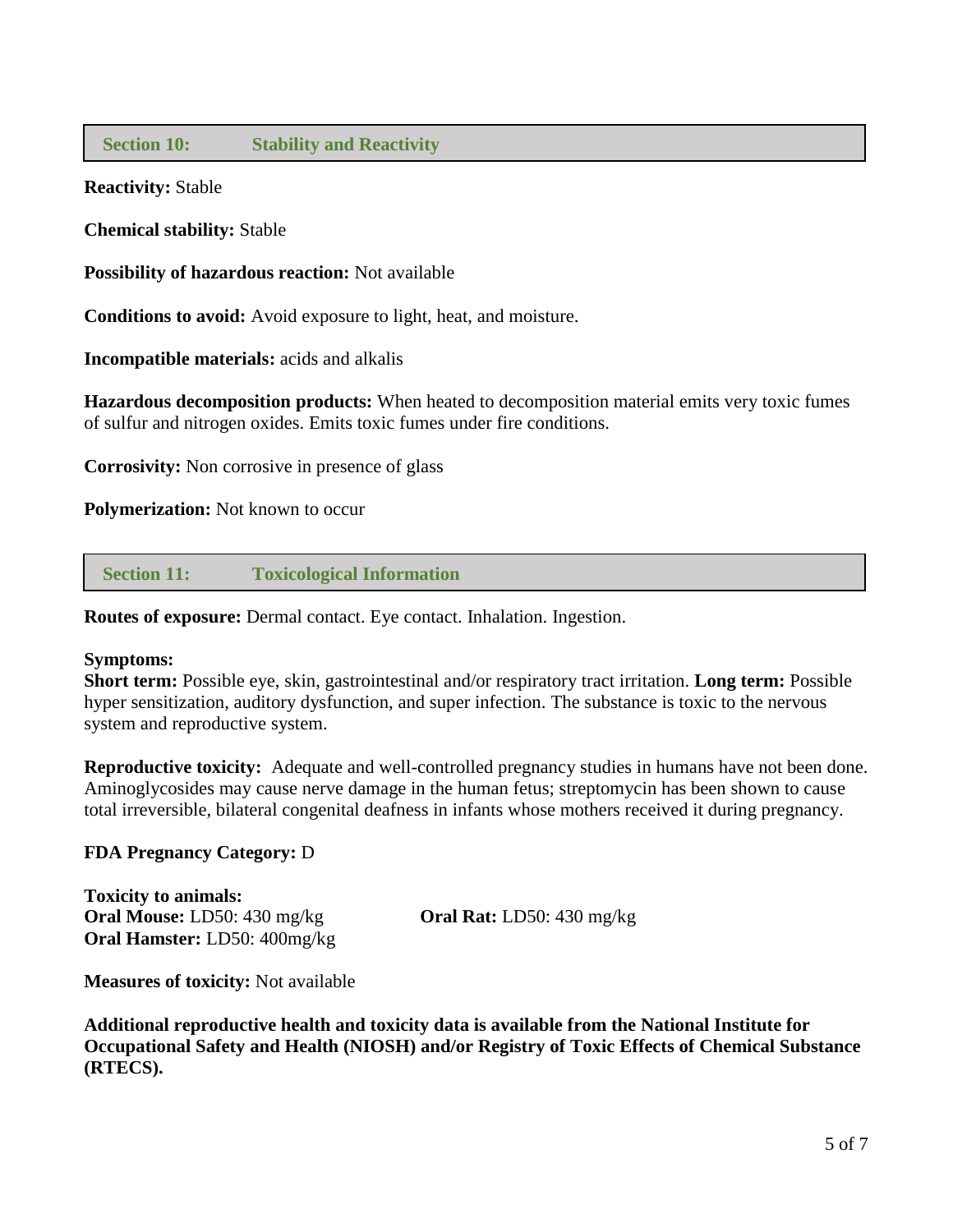# **Section 12: Ecological Information**

**Ecotoxicity:** Toxic to fish and other aquatic invertebrates.

#### **Bioaccumulation potential:** Not available

**Products of biodegradation:** Possibly hazardous short term degradation products are not likely. However, long term degradation products may arise.

**Toxicity of the products of biodegradation:** The products of biodegradation are more toxic.

 **Section 13: Disposal Information**

**Waste classification:** Not available

**Waste from residues/unused products:** Wear proper protective equipment when handling waste materials. Dispose of waste in accordance with all applicable federal, state and local laws.

**Waste Disposal:** Dispose of waste in accordance with all applicable federal, state and local laws.

#### **Section 14: Transport Information**

**DOT Classification:** Not a DOT controlled material **UN Number:** Not available **UN Shipping name:** Not available **Transport hazard class:** Not available **Packing Group:** Not available **Environmental hazard:** Not available **Transport in bulk:** Not available **Special precautions needed with transport:** Not available

 **Section 15: Regulatory Information**

**Federal and State Regulations: California Proposition 65:** This product contains the following ingredients for which the State of California has found to cause birth defects. TSCA 8(b) inventory: streptomycin sulfate.

**Other Regulations:** OSHA: hazardous by definition of Hazard Communication Standard (29 CFR 1910. 1200).